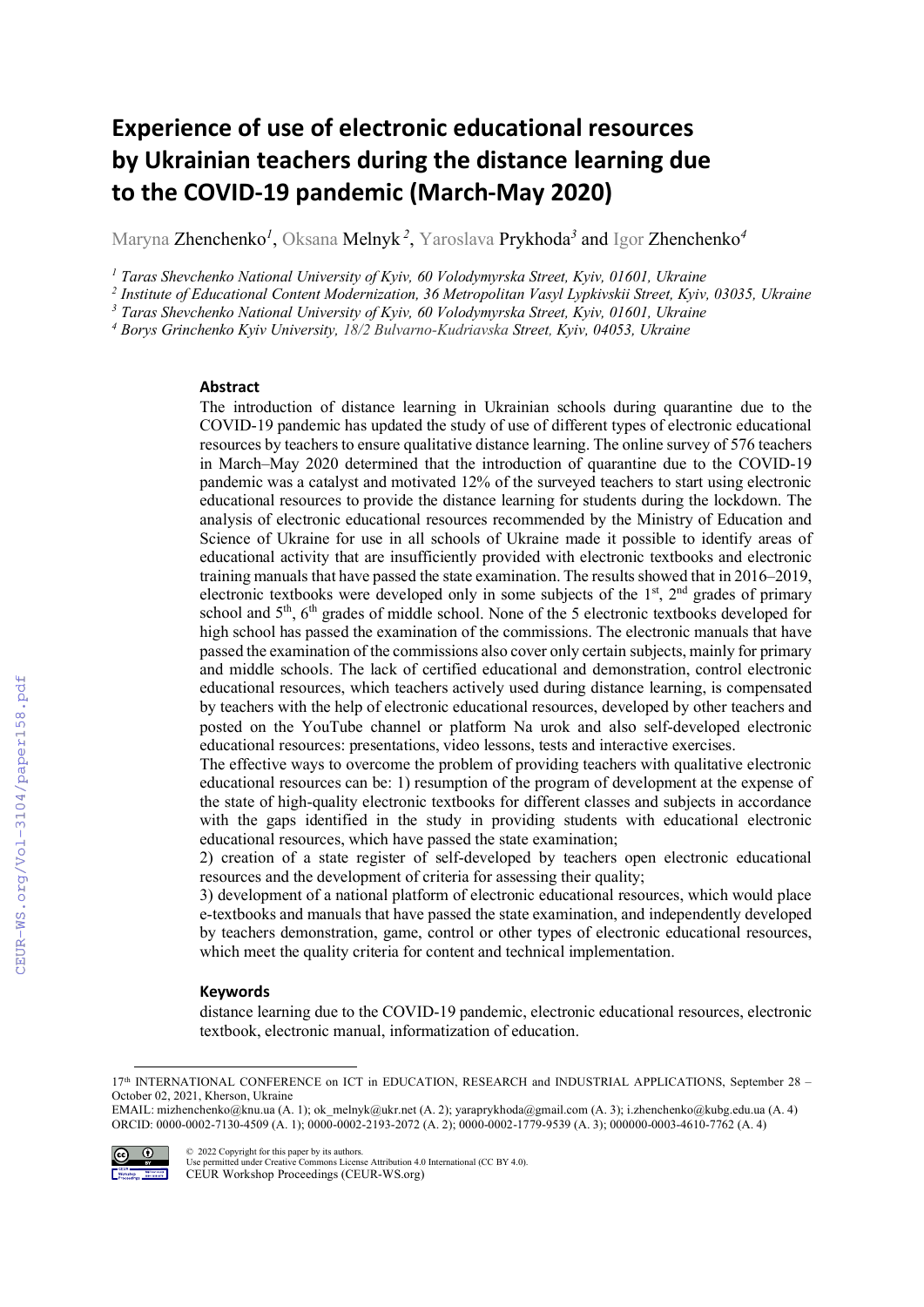### Introduction

The introduction of electronic educational resources (EERs) in the educational process allows to implement models of distance and blended learning, lifelong learning, enrich forms and methods of learning, expand its content, automate the management of educational institutions, develop subject, scientific, information and digital competencies of participants of educational process, to modernize the education sector in the context of the development of the digital economy of Ukraine.

The current Regulations on electronic educational resources determines EERs as "learning tools on digital media of any type or placed in information and telecommunications systems that reproduce using electronic technical means and used in the educational process" and emphasizes that EERs "are created to ensure the modernization of the educational process, providing equal access to participants in the educational process, regardless of place of residence and form of education" [1].

EER can exist as an "indivisible educational object" [2, p. 9], but mainly it is a set of educational objects. In the works of foreign scholars, "there is a growing recognition that educational resources are not discrete "learning objects", but amalgams from several resources, each with its own characteristics, interconnected by complex relationships" [3, p. 14].

According to the Ukrainian legislation, some types of EERs must be examined and considered by the relevant commissions (subject and technical) to get a conclusion "Approved for use in the educational process" or "Recommended by the Ministry of education and science of Ukraine", which gives the right to use them outside of one educational institution. Subject commissions consider the content of EERs, the technical one examines the compliance of EERs with design and ergonomic, technical requirements and the quality of their functioning.

Ukrainian scientists have studied various aspects of development, evaluation and implementation of EERs in school education of Ukraine, in particular: effectiveness of education with electronic educational game resources in primary school (V. Bykov, S. Lytvynova, O. Melnyk); evaluation criteria of EERs (S. Lytvynova), experience of using EERs in secondary school within the framework of general education digitalization in Ukraine (I. Vorotnykova); practices of information and communication technologies application and use of EERs in primary school (O. Melnyk); statistics, functionality and quality problems of electronic textbooks developed for the state order in 2018–2019 (A. Antokhova, L. Iliychuk, M. Zhenchenko, O. Melnyk, V. Miroshnychenko, I. Zhenchenko); structural and organizational procedural characteristics of EERs design (O. Balalaieva), etc. All these studies concerned the use of EERs as an element of blended learning.

The transition to distance learning during quarantine through the pandemic COVID-19 actualizes the study of practices of the use of different types of EERs by Ukrainian teachers to ensure quality distance learning.

Foreign researchers have actively studied the opinion of teachers, students, parents on the organization and quality of distance learning during the COVID-19 pandemic in schools around the world: Canada [4], Chinese [5], Indonesia [6], Italia [7] et all. Among the "results of e-learning implementation barriers" the problems of providing students with EERs were also indirectly mentioned. Thus, "Descriptive results of e-learning implementation barriers" in Indonesia among "School Level Barrier" defines "Textbooks are not in line with e-learning use" and "Because of workload, I do not have enough time to prepare e-learning materials." [6, p. 5].

The scientists of the Institute of Information Technologies and Learning Tools of the National Academy of Pedagogical Sciences of Ukraine conducted an online survey on March 27 – April 4, 2020 on the needs of teachers to improve their professional skills in the use of digital tools and ICT in the quarantine due to the COVID-19 pandemic. The survey was all-Ukrainian, anonymous, with 430 teachers. The results of this survey are published in the article of I. Ivaniuk and O. Ovcharuk "The response of Ukrainian teachers to Сovid-19: challenges and needs in the use of digital tools for distance learning" [8]. This study focused on electronic platforms and means of communication.

Therefore, the objectives of our study were fourfold:

1. Analyze of the use of EERs by Ukrainian teachers and the impact of the introduction of distance learning through the COVID-19 pandemic on this process (March–May 2020).

2. Identify the types of functional EERs that are most often used by teachers during distance learning due to the COVID-19 pandemic.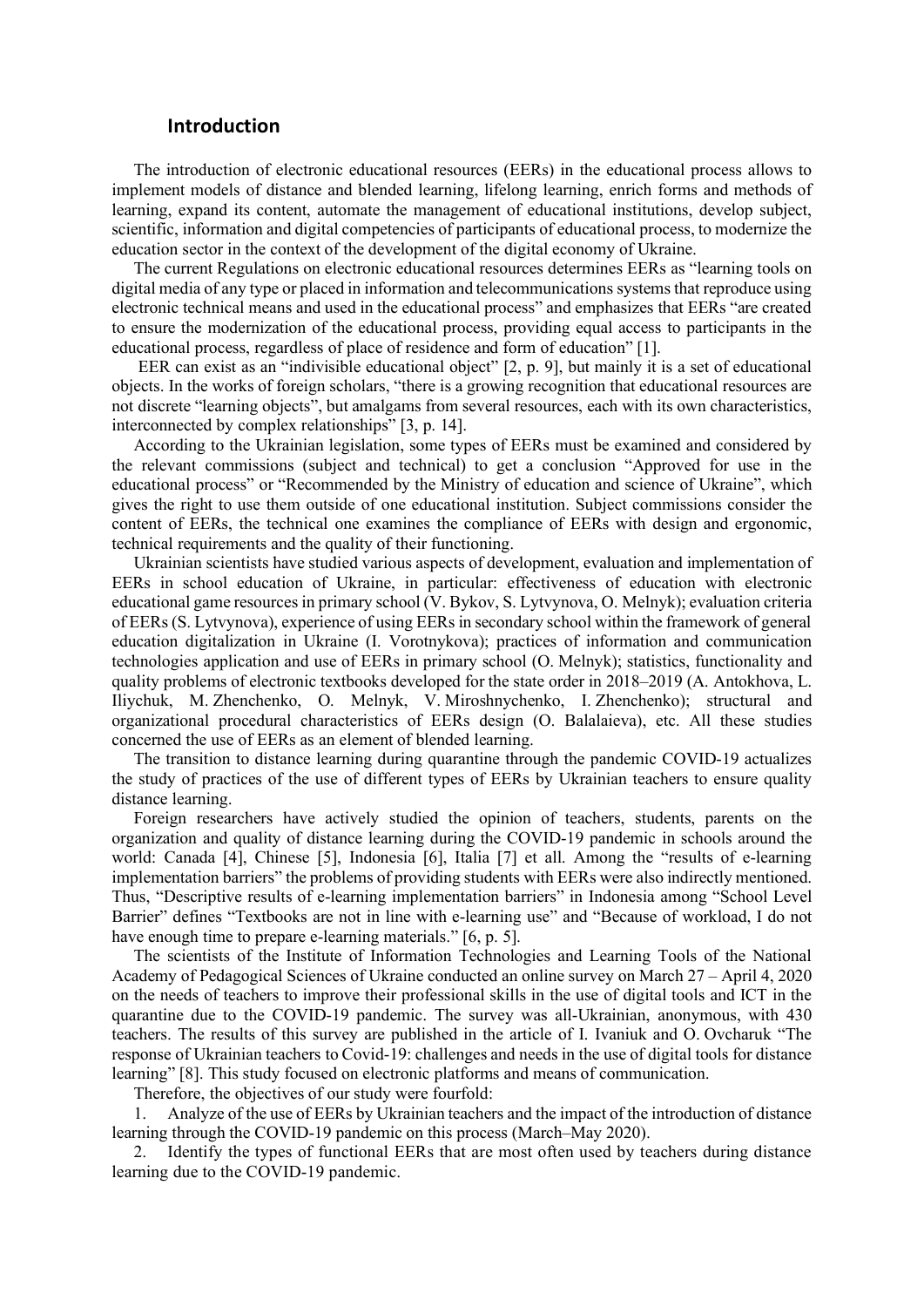3. Investigate the level of providing teachers with EERs that have passed the state examination and were approved (or recommended) for use in the educational process in all schools of Ukraine.

4. Identify which types of EERs teachers have developed independently to ensure qualitative distance learning during the pandemic through COVID-19.

The study is limited to March-May 2020, as in Ukraine the national lockdown was announced in general secondary education institutions only twice: from March 12 to May 22, 2020 and from January 8 to January 24, 2021. The article was prepared in January 2021, so teachers' survey on use of EERs during the second nationwide lockdown is a part of our plans for further research.

### Research methodology

The study was realized in several stages. In the *first stage* of the research the literature on the topic was analyzed, the range of scientific works, which covered the results of all-Ukrainian or local surveys of teachers on the introduction of ICT in the education system and indirectly addressed the problem of Ukrainian teachers using different types of EERs, was determined. Based on the analysis, a range of topical research questions was identified and the questionnaire to interview teachers was developed.

In the *second stage*, a survey of Ukrainian teachers was conducted to find out their opinion on the specifics of the use of EERs to organize effective distance learning during the quarantine due to the COVID-19 pandemic (March–May 2020). The study involved 576 teachers (393 middle and high school teachers and 183 primary school teachers) from 22 regions of Ukraine and Kyiv, with 73% of surveyed teachers living in cities, 17.7% in villages, and 9.3% in towns. The method of "convenience sampling" was used to form the sample; the initial group of respondents was selected randomly by posting the questionnaire on the thematic pages of teachers in the social network Facebook, in groups of teachers in Viber, etc.

The *third stage* involved the collection of data on EERs, which passed the state examination, developed for Ukrainian schoolchildren. The main sources of data were the minutes of the Commission on informatization of educational institutions for 2016–2019, prepared by the staff of the Digital Education and ICT Department of the Institute of Educational Content Modernization (IECM) and materials of the Electronic register on the provision of stamps and certificates of the Ministry of Education and Science of Ukraine (MESU), posted on the official website of IECM. The 2016–2019 years have been chosen for analysis, as the authorization is granted for five years, which is why the analyzed EERs are currently used in the educational process during the quarantine in March–May 2020. This made it possible to get an answer to the question identified in the analysis of the results of the survey why Ukrainian teachers use EERs which have passed the state examination not very often.

In the *fourth stage* the collected empirical data were generalized and systematized with the help of general scientific methods of analysis, synthesis, generalization, comparison. Mathematical methods were used to process empirical data. Graphic methods were used to build diagrams, charts and tables. The descriptive method was useful at the stage of describing the research results. The comparative method made it possible to see the results in the context of research conducted by other scientists.

## **Results**

# Impact of the quarantine due to the COVID-19 pandemic (March–May 2020) on use of EERs by Ukrainian teachers

The results of our online survey of Ukrainian teachers conducted in March–May 2020 showed that the number of teachers who use EERs in the educational process is gradually increasing: 38% of surveyed teachers have systematically used EERs in the last 5 years, 18.2% – in the last 2–3 years and 2.7% – in the last year. Slightly more than a quarter of respondents (28.6%) used EERs occasionally as needed, and only 0.5% said they did not use EERs because they did not have the appropriate skills to work with them (Figure 1).

The introduction of the quarantine during the COVID-19 pandemic has been a catalyst and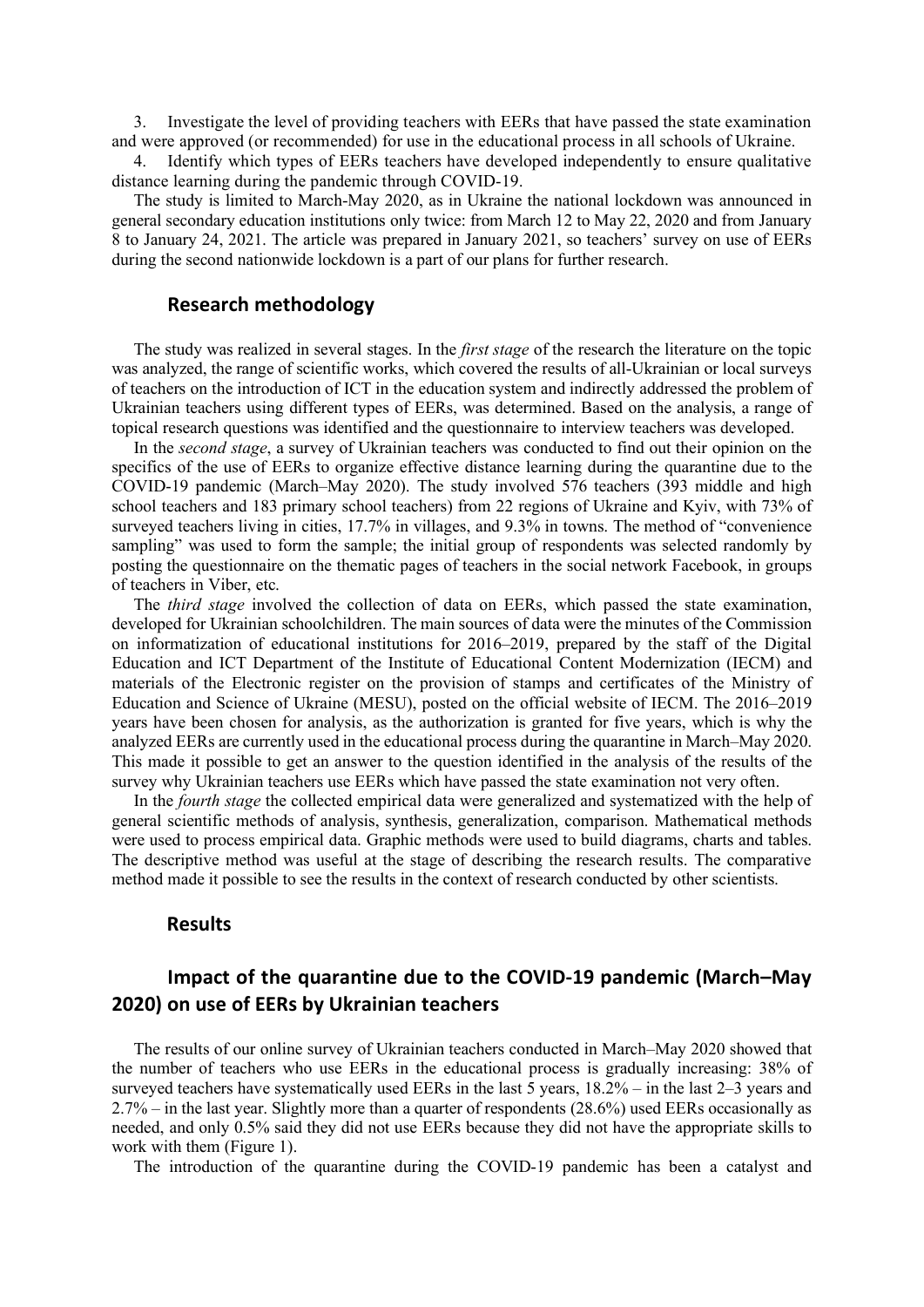motivated teachers to use EERs more actively. Thus, 12% of teachers surveyed did not use EERs in working with students at all before the quarantine and only after the introduction of the quarantine during the COVID-19 pandemic they began to use EERs for distance learning (Figure 1).



Figure 1: Use of EERs by the Ukrainian teachers before and during the quarantine due to the COVID-19 pandemic.

# Types of EERs by functional purpose used by the teachers during the distance learning

According to the functions in the educational process EERs for educational purpose can be divided into:

1. Educational (electronic copy of a printed textbook, electronic textbook (e-textbook), electronic training manual (e-manual).

2. Educational and methodical (electronic educational and methodical manual, electronic methodical recommendations, etc.).

3. Educational and practical (electronic workshop, electronic simulator, collection of virtual laboratory works, electronic workbook).

4. Educational and game (electronic educational games, electronic educational game resources);

5. Educational and demonstration (electronic visual aids, audio-visual works, electronic didactic demonstration materials, etc.).

6. Control (electronic tests, electronic banks of control questions).

7. Reference (electronic directory, electronic dictionary, electronic encyclopedia);

8. Supporting (electronic chrestomathy, electronic collection of normative documents, electronic bibliographic indexes of scientific and educational literature, electronic scientific publications, electronic diary, electronic register, etc.) [9, p. 132–133].

The most popular among teachers are educational and demonstration EERs (electronic visual aids, presentations, video lessons, etc.). They were chosen by 85.4% of surveyed teachers in response to the question "*What types of EERs (by functional purpose) do you use in your professional activities during distance learning due to the COVID-19 pandemic most often?"* In second place there are control EERs (71.4%), followed by educational and game (66.7%), educational (61.5%), educational and practical (49.5%), reference (44.3%), educational and methodical (37.5%), supporting (32.3%) (Figure 2). The total number of answers exceeds 100%, as teachers could choose several answers at once.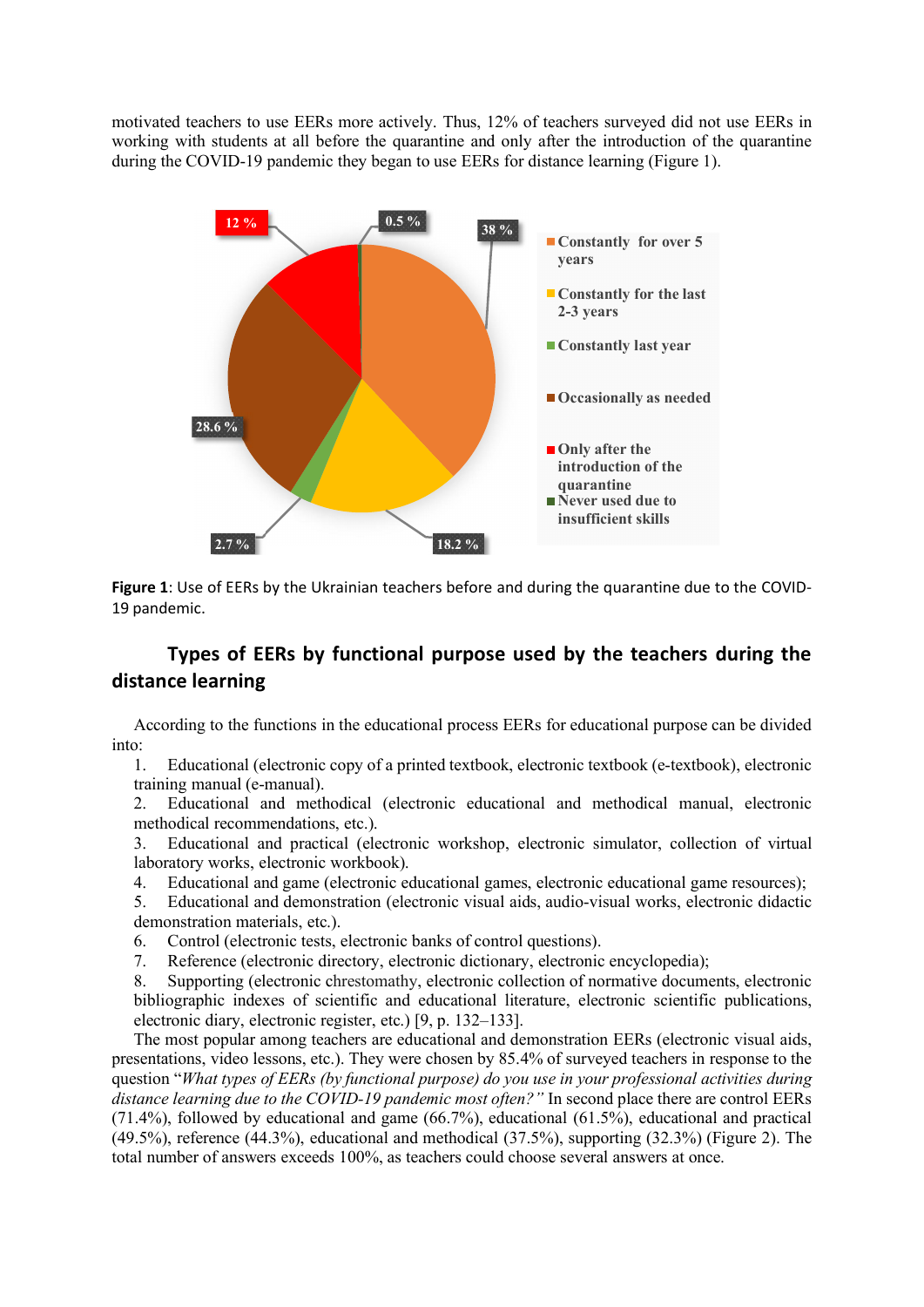

Figure 2: Answers to the question "What types of EERs (by functional purpose) do you use in your professional activities during the distance learning due to the COVID-19 pandemic most often?"

# Ukrainian teachers' use of qualitative EERs that have passed the state examination

To the question, "*Which EERs do you use the most often in your professional work during the distance learning due to the COVID-19 pandemic?"* only 29.3% of the surveyed teachers chose the answer "more often those which have passed the state examination of MESU", 46.9% of teachers use EERs developed by other teachers and posted on the Internet, 20.8% – EERs developed on their own. However, 3% of respondents stated that they use different EERs: EERs approved by MESU, developed on their own, created by colleagues and presented for free access (Figure 3).



Figure 3: Answers to the question "Which EERs do you use in your professional work during the distance learning due to the COVID-19 pandemic most often?"

The obtained data showed the low level of use of EERs, which passed the state examination, and caused necessity of the study of the level of teachers' provision with qualitative EERs that were approved (or recommended) for use in the educational process in all schools of Ukraine.

In order to determine the number and types of EERs that have passed the state examination, the materials of the Electronic register of educational literature and equipment approved or recommended by MESU posted on the official website of IECM and the minutes of the Commission on informatization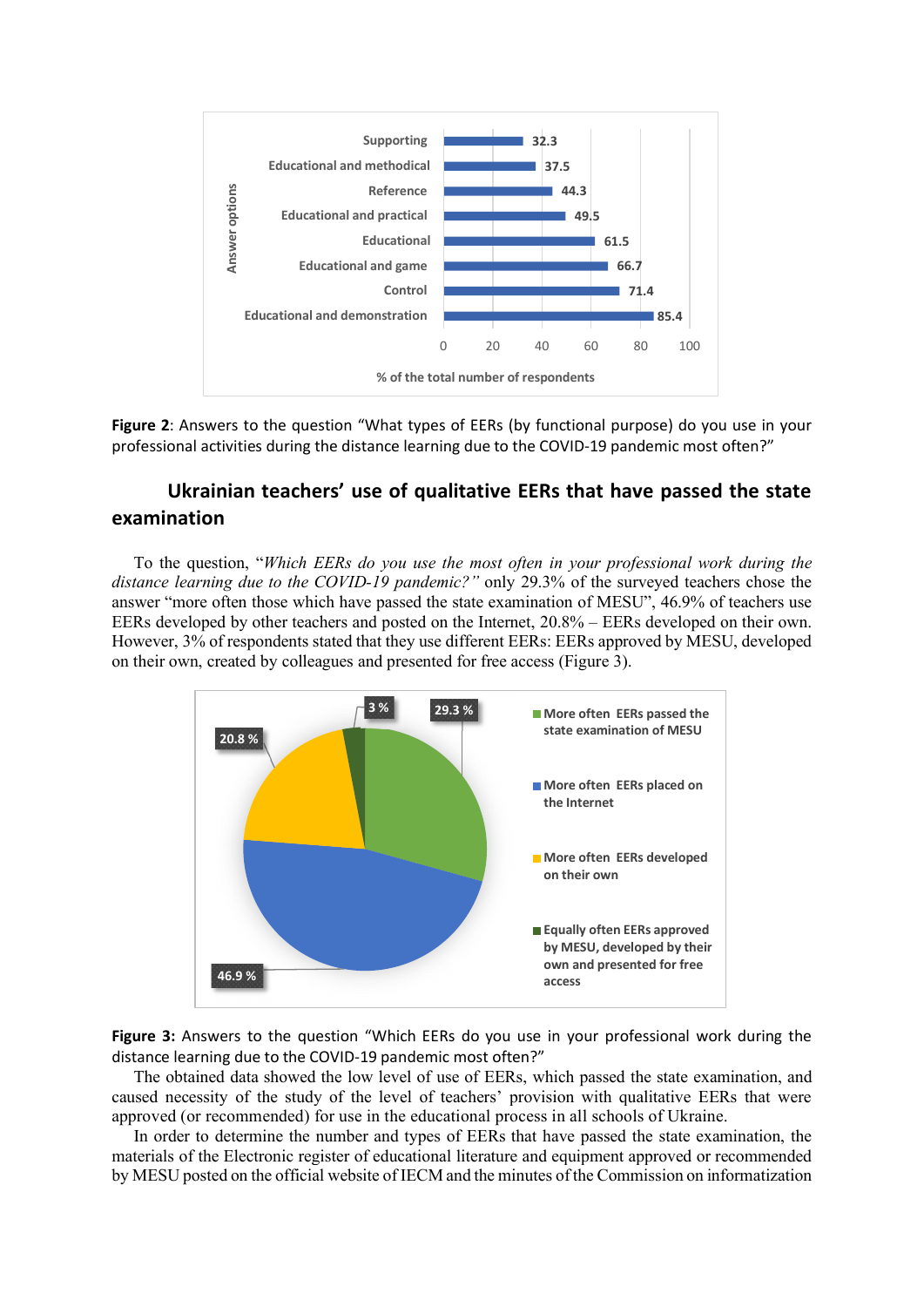of educational institutions for 2016–2019, prepared by the staff of the Digital Education and ICT Department of IECM were analyzed. The analysis showed that in 2016–2019 the developers submitted for examination only 137 EERs for educational purposes, among which were approved or recommended for use in the educational process a little less than a half – 64 EERs (47%). As shown in Table 1, mainly educational EERs (e-textbooks and e-manuals) were submitted for the state examination.

|                                   |      |      | Years |      |         |
|-----------------------------------|------|------|-------|------|---------|
| <b>Types of EERs</b>              | 2016 | 2017 | 2018  | 2019 | Totally |
| Educational                       |      | 10   |       | 22   | 44      |
| <b>Educational and methodical</b> |      | 6    |       |      | 9       |
| <b>Educational and practical</b>  |      |      |       |      |         |
| <b>Educational and game</b>       |      |      |       |      |         |
| Educational and demonstration     |      |      |       |      |         |
| Control                           |      |      |       |      |         |
| Reference                         |      |      |       |      |         |
| Supporting                        |      |      |       |      |         |
| Totally                           |      | 19   |       | 25   | h۵      |

#### Table 1

Number of EERs approved or recommended of MESU for use in the educational process

To identify the gaps in providing Ukrainian students with recommended and approved EERs, 23 etextbooks and 21 e-manuals recommended and approved by MESU in 2016–2019 were analyzed. It was analyzed for which forms and in which subjects they were developed.

Among the 23 e-textbooks that received "Recommended for use in the educational process", 74% are e-textbooks for primary school (the 1<sup>st</sup> and 2<sup>nd</sup> grades) and only 26% – for middle school (the 5<sup>th</sup>) and  $6<sup>th</sup>$  grades), in particular:

12 e-textbooks for the 1<sup>st</sup> grade students: 5 e-textbooks "I explore the world", 3 e-textbooks "Art", 3 e-textbooks "Mathematics" for 1<sup>st</sup> grade, 1 e-textbooks "Ukrainian. Primer";

 $\bullet$  5 e-textbooks for the 2<sup>nd</sup> grade: 2 e-textbooks "I explore the world", 3 e-textbooks "Art";

 $\bullet$  2 e-textbooks for the 5<sup>th</sup> grade: 1 e-textbooks "Introduction to History", 1 e-textbooks "Labor";

4 e-textbooks for the  $6<sup>th</sup>$  grade: 3 e-textbooks "Geography", 1 e-textbooks "World history. History of Ukraine" [10, p. 732, Fig 5].

None of the 5 e-textbooks developed for high school has passed the examination of the commissions [10, p. 732].

It should be noted that 23 e-textbooks that passed the state examination in 2019 are currently not available to teachers, as they have not been purchased from publishers at public expense.

The e-manuals passed the examination of the commissions also cover only certain subjects, mainly primary and middle schools, in particular, they have been developed for the 1<sup>st</sup> grade in music and mathematics, for the  $2<sup>nd</sup>$  grade – in the course "I and Ukraine", for the  $5<sup>th</sup>$  grade – in "Computer science", for the  $6<sup>th</sup>$  grade – in "Ukrainian" and "History of the ancient world", for the  $8<sup>th</sup>$  grade – in "Ukrainian" literature" (Figure 4).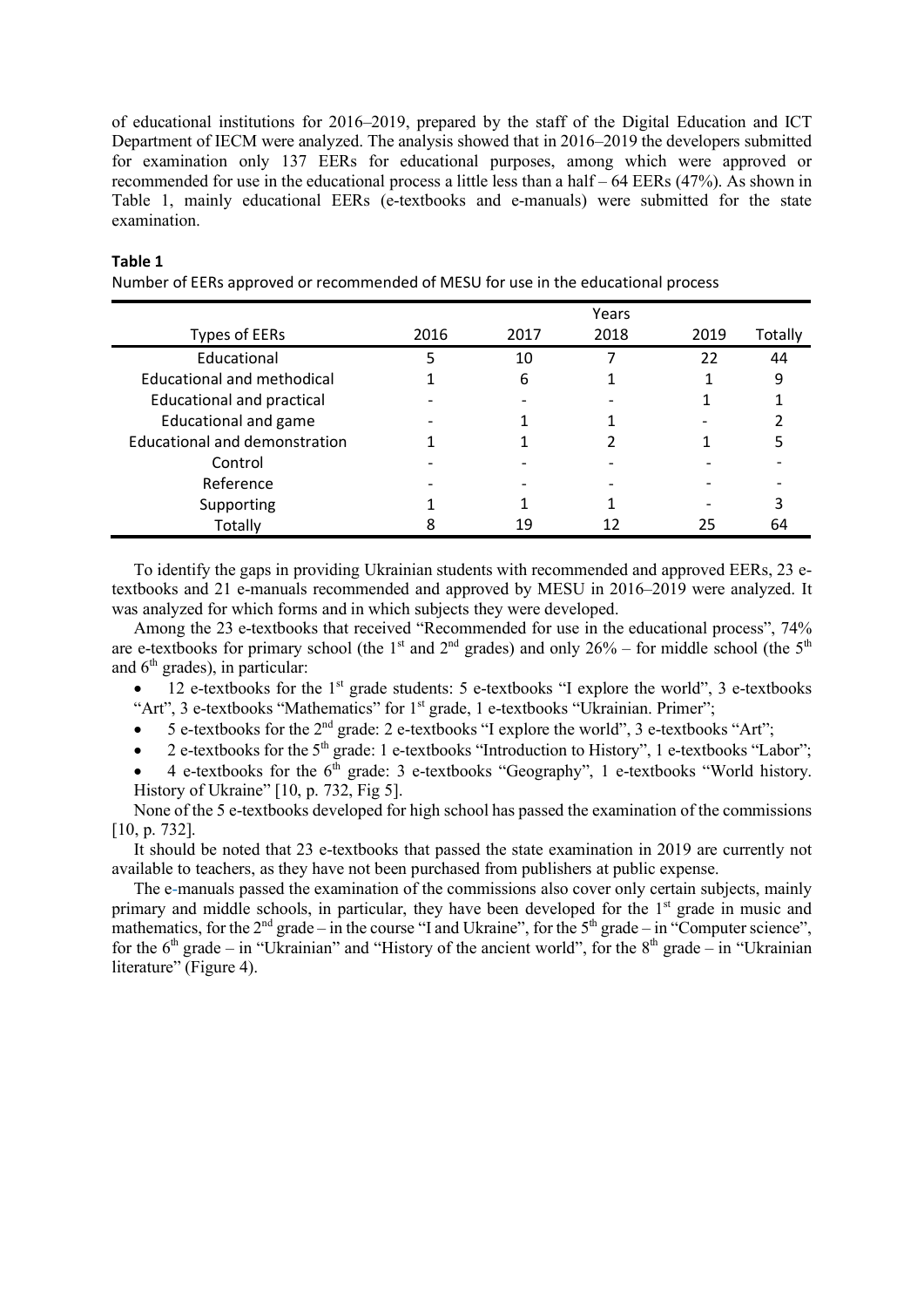

Figure 4: Number of e-manuals approved for use in all schools (based on the analysis of the Electronic register on the provision of stamps and certificates of MESU and the minutes of the Commission on informatization of educational institutions, 2016-2019)

Some e-manuals are designed for use within some years of study, for example: "Natural science" for grades 1–2, "English" for grades 1–6, "Computer science" for grades 8–9, "Computer science" for grades 9–10, "Computer science" for grades 10–11 (Figure 5).



Figure 5: Number of electronic multi-grade e-manuals, which were approved for use in all schools (based on the analysis of the Electronic register on the provision of stamps and certificates of MESU and the minutes of the Commission on informatization of educational institutions, 2016-2019)

To solve the problem of providing teachers with e-textbooks and e-manuals, it is necessary to resume the program of developing at the expense of the state qualitative e-textbooks for different grades and subjects in accordance with the gaps identified in the study.

The first step in this direction and response to the problems that arose during the first national lockdown was the development and launch of the educational electronic platform All-Ukrainian School Online by MESU in December 2020. There are the video lessons, tests, materials for independent work in 18 basic school subjects for the  $5-11<sup>th</sup>$  forms students on the platform. All educational content corresponds to the current state educational programs, and its quality is checked by the Ukrainian institute of quality of education. The list and topics of courses are proposed by the Ministry of Education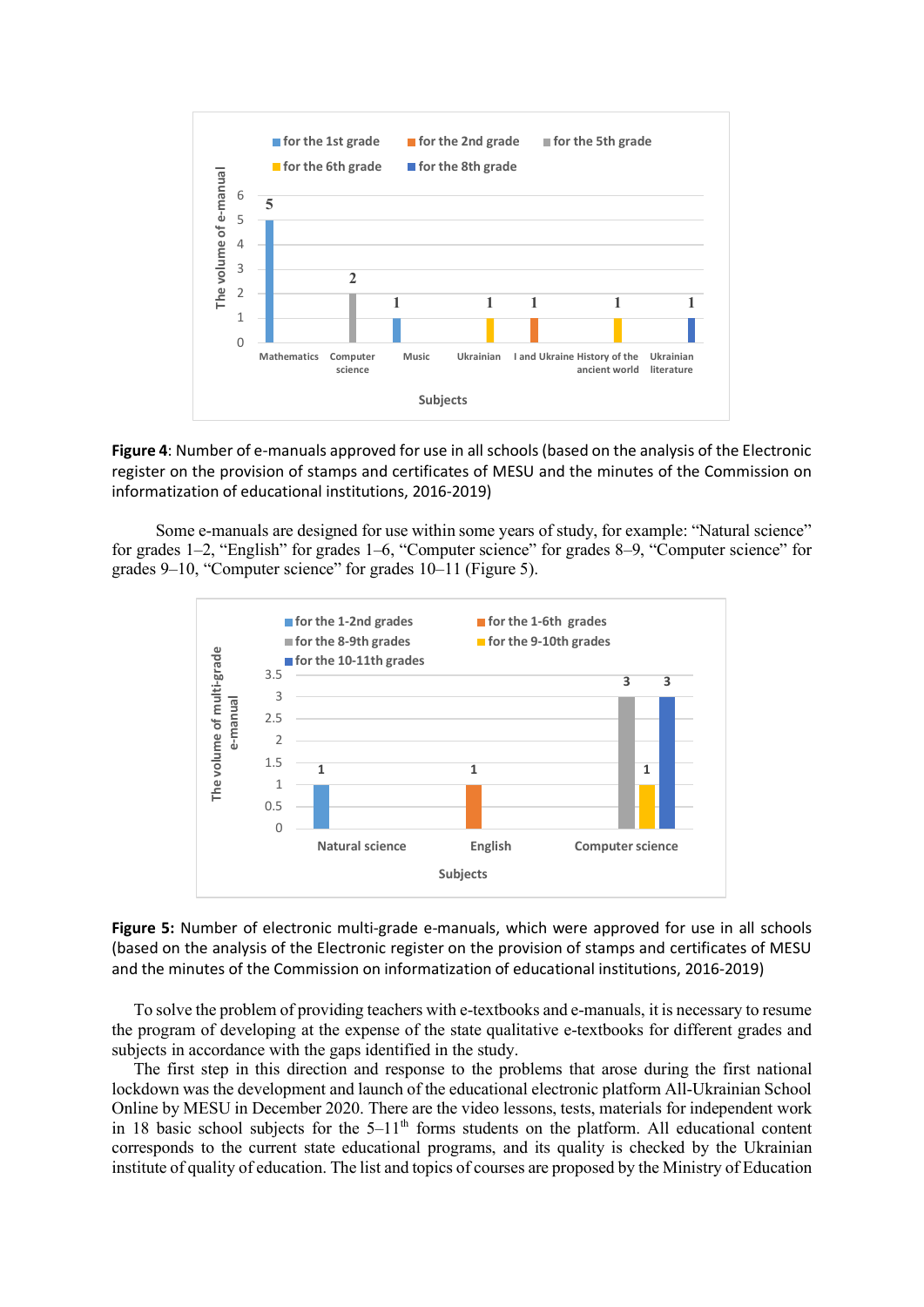and Science of Ukraine", stated in the description of the platform [11]. However, the quality and ease of use of EERs by teachers and students hosted on the All-Ukrainian School Online platform requires a separate all-Ukrainian study.

## Use of EERs independently developed by teachers

The lack of recommended and approved educational and demonstration, сontrol EERs (Table 1), which are especially popular among teachers (Figure 2), they compensate with EERs developed on their own. Thus, to the question, "*Do you develop your own EERs? If yes, which ones (you can choose several options)*" 86.5% of the interviewed teachers stated that they developed presentations, 77.6% – electronic tests, 61.5% – interactive exercises, 38.5% – video lessons and 28.6% – electronic crosswords, puzzles (Figure 6).



Figure 6: Answers to the question "Do you develop your own EERs? If yes, which ones (you can choose several options)"

The situation that there are no control EERs, which have passed the state examination, can be explained by the fact that data banks of control questions, electronic tests are mostly developed by teachers themselves using various platforms (Classtime, ClassMarker, Easy Test Maker, Google Forms, Kahoot, Moodle, Na urok, etc.). They are used locally within a certain educational institution that does not require experts' evaluation and obtaining the approval of MESU.

The teachers also actively use EERs developed by other teachers, published on YouTube or on specialized platforms created to share experiences between teachers (Vseosvita, Na urok). Thus, to the question "*Which EERs (developed by other teachers or placed on the Internet) do you use in your professional work during the distance learning due to the COVID-19? (you can choose several options)"* 76% of them said that used video lessons on the YouTube channel, 71.9% – EERs, posted on the educational platform *Na urok*, 3.5 % – EERs, posted on the educational platform *Vseosvita*.

The number and need for control EERs posted on the platform Na urok has increased significantly during the distance learning due to the COVID-19 pandemic. For example, the developers of the project Na urok in early June 2020 announced that during the quarantine in March–May, teachers asked students to perform 2,169,391 online tests created using the platform. At the beginning of April 2021, this number has increased to 4,260,575 tests [12].

It should be noted that, unlike multimedia interactive e-textbooks and e-manuals submitted for the state examination, EERs developed by teachers are mostly separate electronic objects (text files, presentations, video lessons, and exercises). The quality of such EERs is not checked by anyone, it is determined by the number of views and downloads by teachers, likes by users, and so on.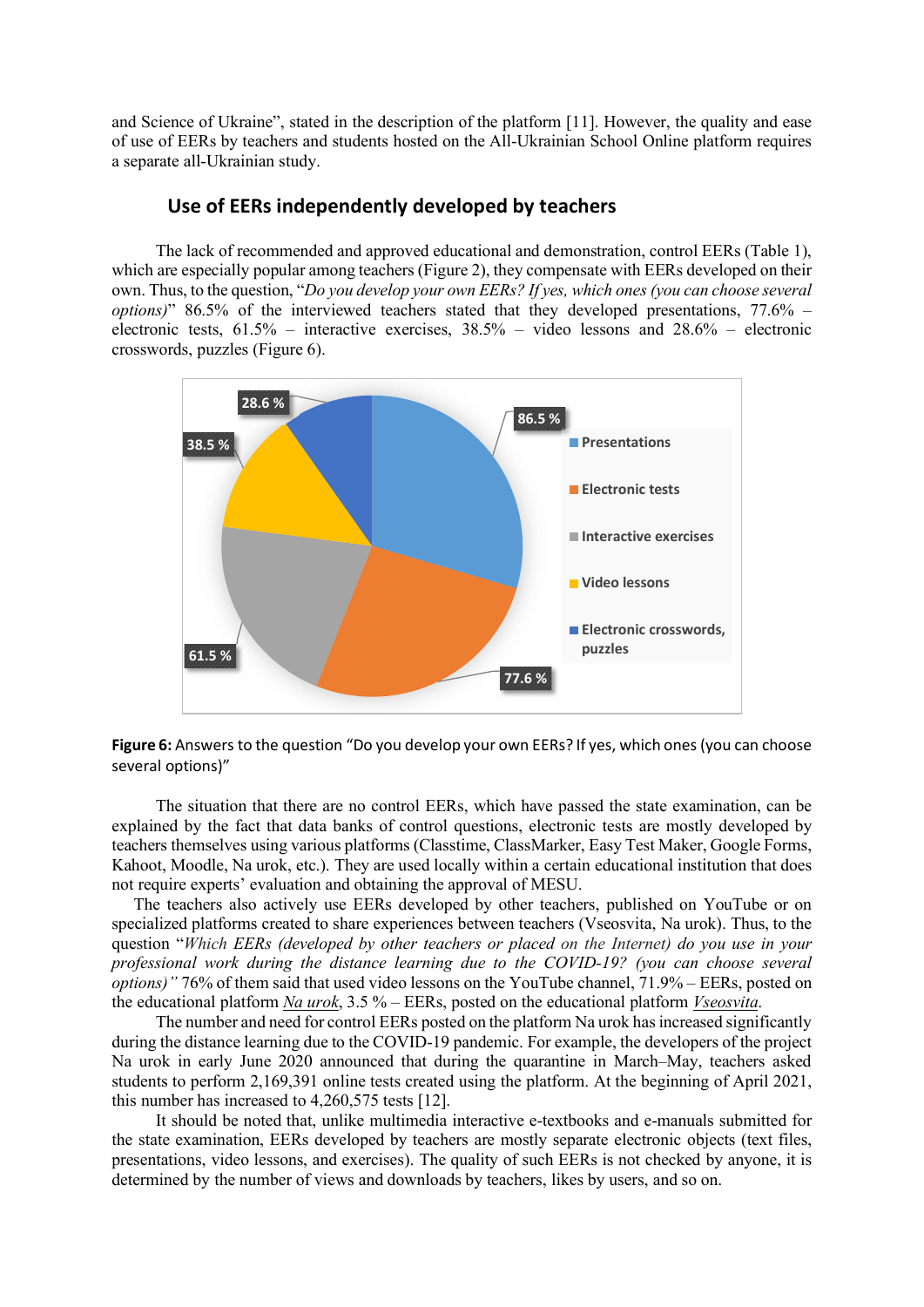To overcome these problems it needs to *create a state register of qualitative of self-developed EERs, which would be systematized, available to teachers open EERs*. This will allow teachers to access all EERs from a single resource, and experts to develop criteria for assessing the quality of selfdeveloped EERs. The criteria for assessing the quality of EERs can be based on the criteria developed within the EDCITE (Evaluating Digital Content for Instructional and Teaching Excellence) project and published in the article Kui Xie, Gennaro Di Tosto, Sheng-Bo Chen, Vanessa W. Vongkulluksn "A systematic review of design and technology components of educational digital resources" [13]. It should be taken into account the requirements for e-learning resources proposed in the "Handbook on Facilitating Flexible Learning During Educational Disruption: The Chinese Experience in Maintaining Undisrupted Learning in COVID-19 Outbreak" [5, p. 9, 21-22].

The first steps in this direction were taken in 2016, when in accordance with the Order of MESU of 12.01.2016 № 9 "On systematization of experience in the use of electronic educational resources" [14] a catalog of authors' educational resources of Zaporizhia region was developed [15], information on the use of own open electronic educational resources to provide distance learning in Kyiv schools was collected [16], however, the information received from different cities and regions has not been systematized and published as a single register of EERs.

### **Discussion**

The article by Kalinina et al. [17] provides information on EERs, approved by the Commission on Informatization of Educational Institutions for use in the educational process in 2013–2017. However, this paper lists the approved EERs without their analysis, which does not allow identifying the features of providing Ukrainian teachers with certified EERs as elements of the system of distance school education.

Our results, compared to the results of the first all-Ukrainian study on the implementation of ICT and the use of EERs in education, conducted in 2014–2015 by the Institute of Innovative Technologies and Educational Content of MESU, and partially published in the article by O. Melnyk [18], demonstrate an increase in the number of teachers who use EERs and the trend of using EERs, which have not passed the state examination and were not approved by MESU over the last 5 years. Thus, in 2014–2015, as noted by O. Melnyk, "only 12% of primary school teachers used EERs systematically, more than half of respondents (65%) did so sporadically, almost 13% did not use EERs due to lack of experience, technical opportunities or desires, 8% said that the school was not provided them with such resources, 3% did not use EERs because they did not see their need. The study showed that 45% of the surveyed teachers used resources approved by MESU and almost 41% of respondents used resources taken from the Internet" [18, p. 98]. Such a comparison is quite conventional due to the difference in the quantity and quality of the respondents, as only primary school teachers (931 from rural areas and 358 from urban ones) took part in the 2014–2015 survey. To obtain more representative results, it is necessary to conduct similar surveys systematically and at the national level. This approach will allow us to see in the dynamics the problem of the use of EERs by Ukrainian teachers and respond quickly to the needs of teachers in EERs to provide quality blended and distance learning.

### Conclusion

The results of our online survey of Ukrainian teachers conducted in March–May 2020 showed that almost 60% of teachers systematically used different types of EERs in their teaching activities in offline and blended learning. The introduction of quarantine during the COVID-19 pandemic became a kind of catalyst and motivated 12.5% of surveyed teachers to start using EERs for the first time to provide distance learning for students during the lockdown in March–May 2020.

To provide distance learning, teachers used mainly educational and demonstration EERs, control, educational and game, and educational EERs. Only 29.3% of the surveyed teachers used EERs, which have passed the state examination of MESU, 46.9% of the teachers used EERs developed by other teachers and posted on the Internet, 20.8% – EERs developed on their own. This situation is explained by the low level of provision of teachers by EERs that have passed the state examination. The analysis of electronic educational resources recommended by MESU for use in all schools of Ukraine showed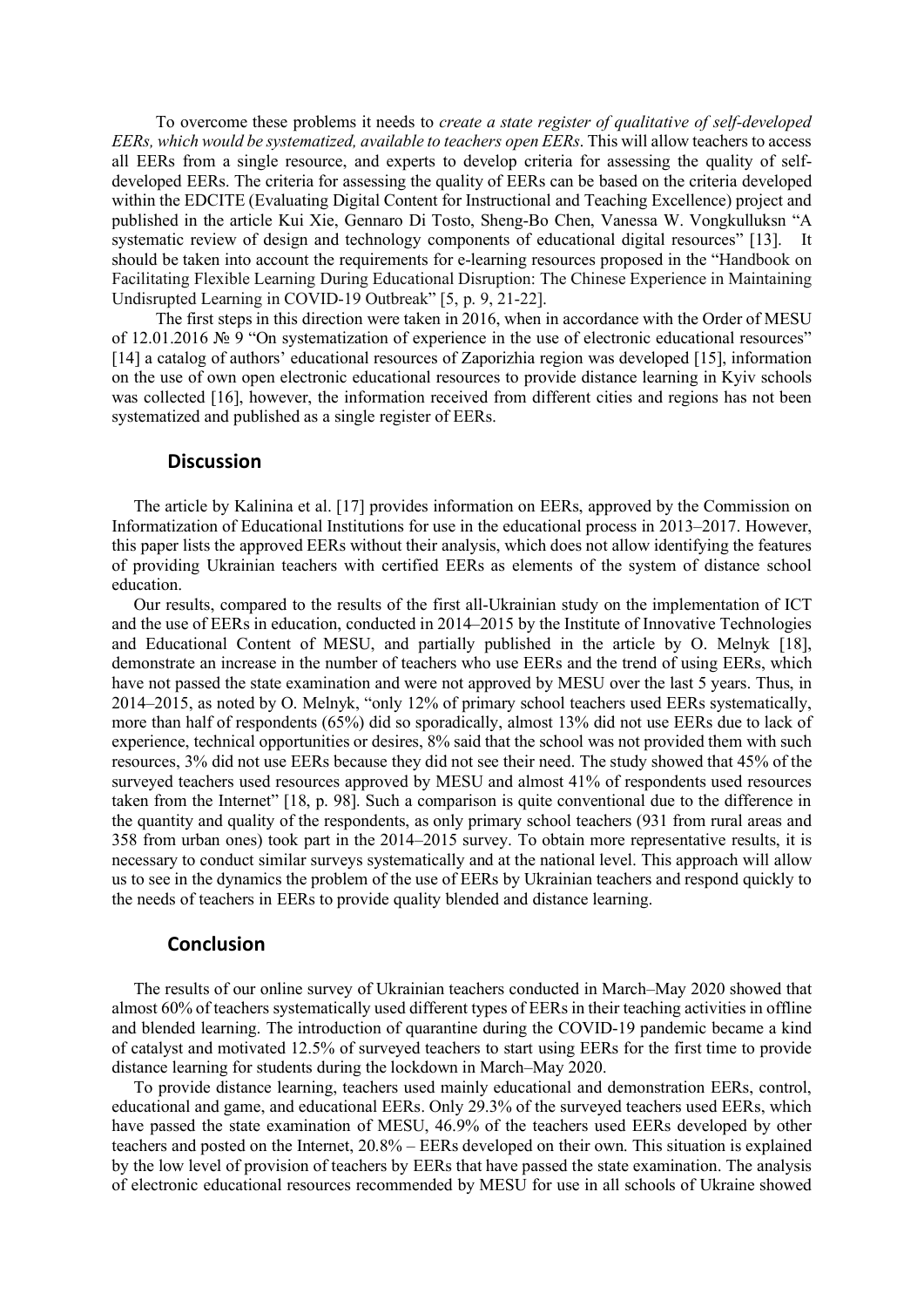that only 23 e-textbooks and 21 e-manuals were recommended or approved by MESU in 2016–2019. The e-textbooks were developed only in some subjects of the  $1<sup>st</sup>$ ,  $2<sup>nd</sup>$  grades of primary school and  $5<sup>th</sup>$ ,  $6<sup>th</sup>$  grades of middle school. Multi-grade e-textbooks in Computer science have been developed for high school. The e-manuals that have passed the examination of the commissions also cover only certain subjects, mainly for primary and middle schools.

The lack of certified educational and demonstration, control EERs, which teachers actively used during distance learning, is compensated by teachers with EERs, developed by other teachers and posted on the YouTube channel or on the platform Na urok and also self-developed EERs: presentations, video lessons, tests and interactive exercises.

In our opinion, the effective ways to solve the problems identified during the study of providing teachers with qualitative EERs are:

1. Development at the expense of the state of high-quality e-textbooks for various classes and subjects in accordance with the gaps identified in the study in providing students with educational EERs, which have passed the state examination.

2. Creation of a state register of open EERs self-developed by teachers and the development of criteria for their quality.

3. Development of a national platform of e-learning resources, which would include e-textbooks and e-manuals that have passed the state examination, and independently developed by teachers demonstration, game, control and other types of EERs, which meet the quality criteria for content and technical implementation.

### References

- [1] Ministry of Education and Science of Ukraine, On approval of the provision on electronic textbook, 2012. URL: https://zakon.rada.gov.ua/laws/main/z1695-12.
- [2] DSTU IEEE Std 1484.12.1:2006, Information technologies. Metadata for learning objects (IEEE Std 1484.12.1:2002, IDT), Derzhspozhyvstandart Ukrainy, Kyiv, 2008.
- [3] P. Barker, L. M. Campbell, Metadata for learning materials: an overview of existing standards and current developments. Technology, Instruction, Cognition and Learning 7 (3–4) (2010) 225–243. https://www.researchgate.net/publication/ 228802531\_Metadata\_for\_learning\_materials\_An\_overview\_of\_existing\_standards\_and\_cu rrent developments.
- [4] J. Aurini, S. Davies, COVID-19 school closures and educational achievement gaps in Canada: Lessons from Ontario summer learning research. Canadian Review of Sociology/Revue canadienne de sociologie 58 (2021) 165–185. doi.org/10.1111/cars.12334.
- [5] R. H. Huang, D. J. Liu, A.Tlili, J. F. Yang, , H.H. Wang, Handbook on Facilitating Flexible Learning During Educational Disruption: The Chinese Experience in Maintaining Undisrupted Learning in COVID-19 Outbreak, Smart Learning Institute of Beijing Normal University, Beijing, 2020.
- [6] F. Scarpellini, G. Segre, M. Cartabia, M. Zanetti, R. Campi, A. Clavenna, M. Bonati, Distance learning in Italian primary and middle school children during the COVID-19 pandemic: a national survey. BMC Public Health 1035 (2021). doi.org/10.1186/s12889-021-11026-x.
- [7] A. Almanthari, S. Maulina, S. Bruce, Secondary school mathematics teachers' views on elearning implementation barriers during the COVID-19 pandemic: The case of Indonesia. Eurasia Journal of Mathematics, Science and Technology Education 16(7) em1860 (2020). doi. org/10.29333/ ejmste/8240.
- [8] I. Ivaniuk, O. Ovcharuk, The response of Ukrainian teachers to Сovid-19: challenges and needs in the use of digital tools for distance learning. Information Technologies and Learning Tools 77 (3) (2020) 282–291. doi: 10.33407/itlt.v77i3.3952.
- [9] M. Zhenchenko, O. Melnyk, Y. Prykhoda, I. Zhenchenko, Publishing and Pedagogical Approach to the Problem of Electronic Educational Resources Typologization. Printing and Publishing 1 (79) (2020) 121–141. doi:10.32403/0554-4866-2020-1-79-121-141.